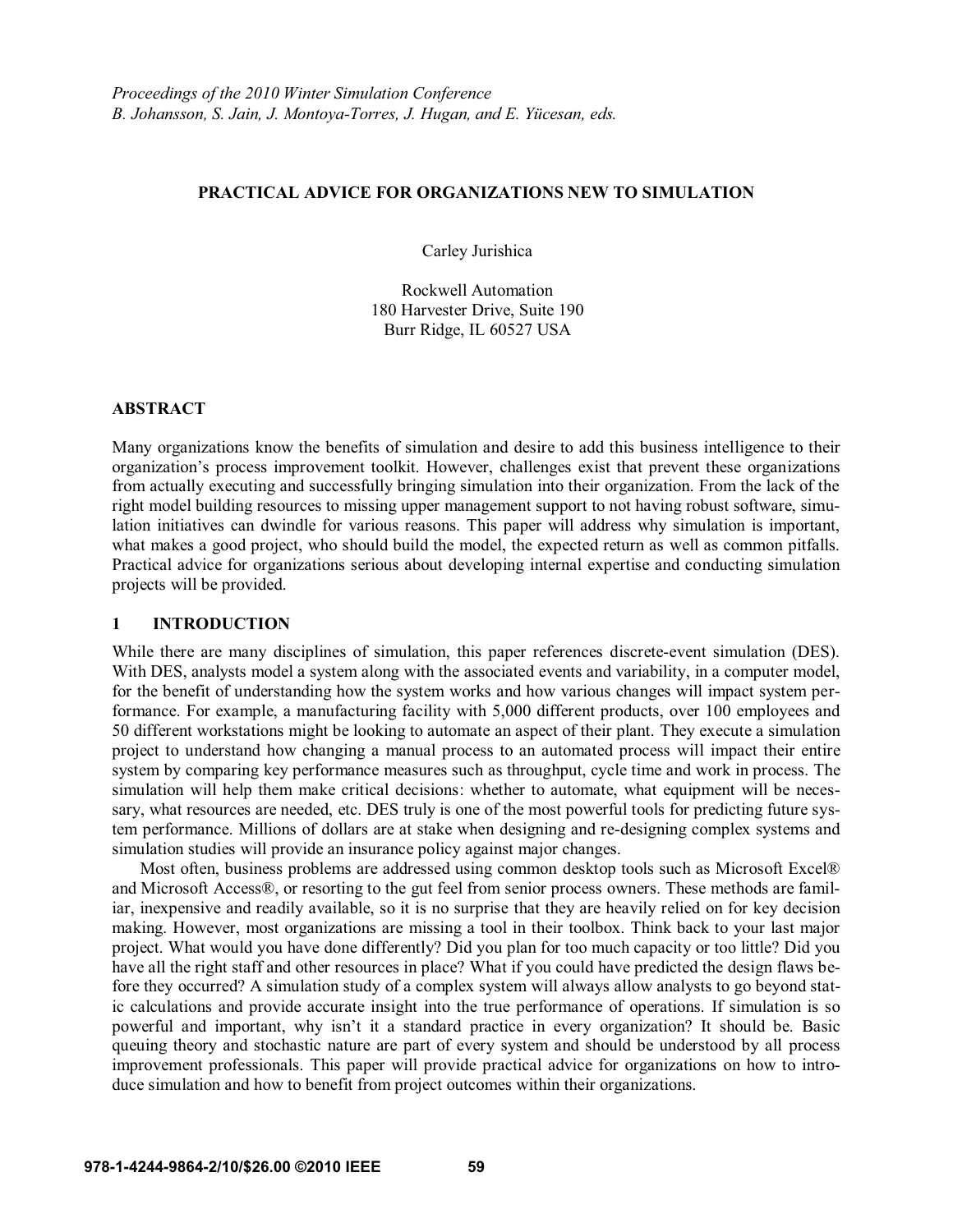# **2 IDENTIFYING A GOOD SIMULATION PROJECT**

It is important to be able to identify when the use of simulation is appropriate. Many problems can be sufficiently addressed with simple spreadsheet calculations. Understanding if the project you are working on will benefit from a simulation study is step one. Table 1 provides common characteristics of systems that might benefit from a simulation study.

| Characteristic         | <b>Description</b>                                                              | <b>Example(s)</b>                                                                   |
|------------------------|---------------------------------------------------------------------------------|-------------------------------------------------------------------------------------|
| <b>Highly Variable</b> | Variability disrupts systems<br>and                                             | Variability may be in the form of equip-                                            |
|                        | makes outcomes difficult if not im-                                             | ment reliability, manual operations, supply                                         |
|                        | possible to predict. Simulation al-                                             | chain hiccups, demand variability, product                                          |
|                        | lows analysts to understand the im-                                             | defects, arrivals to a system or seasonality                                        |
|                        | pact of variability on a system.                                                | issues, to name a few.                                                              |
| System                 | Understanding the interdependencies                                             | If changes are made to the upfront sche-                                            |
| Interactions           | among processes in a system is criti-                                           | duling operations in a manufacturing envi-                                          |
|                        | cal. Independent time studies of sin-                                           | ronment, analysts must consider the ripple                                          |
|                        | gle operations are not sufficient                                               | effect of these changes on the entire line.                                         |
|                        | when planning major changes in                                                  |                                                                                     |
|                        | complex systems.                                                                |                                                                                     |
| Complexity             | If you are having trouble wrapping                                              | Consider<br>airline<br>baggage-handling<br>an                                       |
|                        | your mind around the processes,                                                 | process. At one airport, thousands of bags                                          |
|                        | business rules and overall system                                               | move from the check-in to departing                                                 |
|                        | operations, simulation is likely a                                              | planes, from arriving planes to other de-                                           |
|                        | good analysis tool. With robust si-                                             | parting planes or terminals. Determining                                            |
|                        | mulation packages, if you can de-                                               | the best staffing, routing and other busi-                                          |
|                        | scribe the system, you can model it.                                            | ness rules is a daunting task.                                                      |
| Capacity               | Systems have bottlenecks that affect                                            | An emergency department has frequent                                                |
| Constraints            | the performance of the entire opera-                                            | patient complaints regarding wait times to                                          |
|                        | tion. With a limited budget to invest                                           | see physicians. A simulation study might                                            |
|                        | in people, equipment, inventory and                                             | reveal that the hospital needs to hire more                                         |
|                        | space, simulation provides accurate                                             | physicians based on the demand, or the                                              |
|                        | information such as queuing and re-<br>source utilization statistics for effec- | study might uncover that more physicians<br>will not reduce the wait and that unex- |
|                        | tive decision making.                                                           | pected bottleneck is the true issue in the                                          |
|                        |                                                                                 |                                                                                     |
| Need                   | In order to build a case for a capital-                                         | system.<br>A plant manager might be lobbying to re-                                 |
| Management             | intensive change you need good data                                             | place an old piece of equipment on a man-                                           |
| Buy-in                 | and evidence on why the change is                                               | ufacturing line. A simulation model of the                                          |
|                        | Simulation<br>models<br>necessary.                                              | line showing increased throughput and re-                                           |
|                        | backed by real data provide compel-                                             | duced product cycle time with the new                                               |
|                        | ling arguments. They provide a very                                             | piece of equipment will be powerful in                                              |
|                        | accurate representation of the future                                           | getting management to invest in the                                                 |
|                        | condition. The simulation animation                                             | equipment.                                                                          |
|                        | also proves extremely powerful in                                               |                                                                                     |
|                        | gaining buy-in.                                                                 |                                                                                     |

Here is a general rule of thumb, if a major investment is pending and your system is highly complex such that you can't quite visualize how various scenarios will impact the system overall, you should consider investing in a simulation project.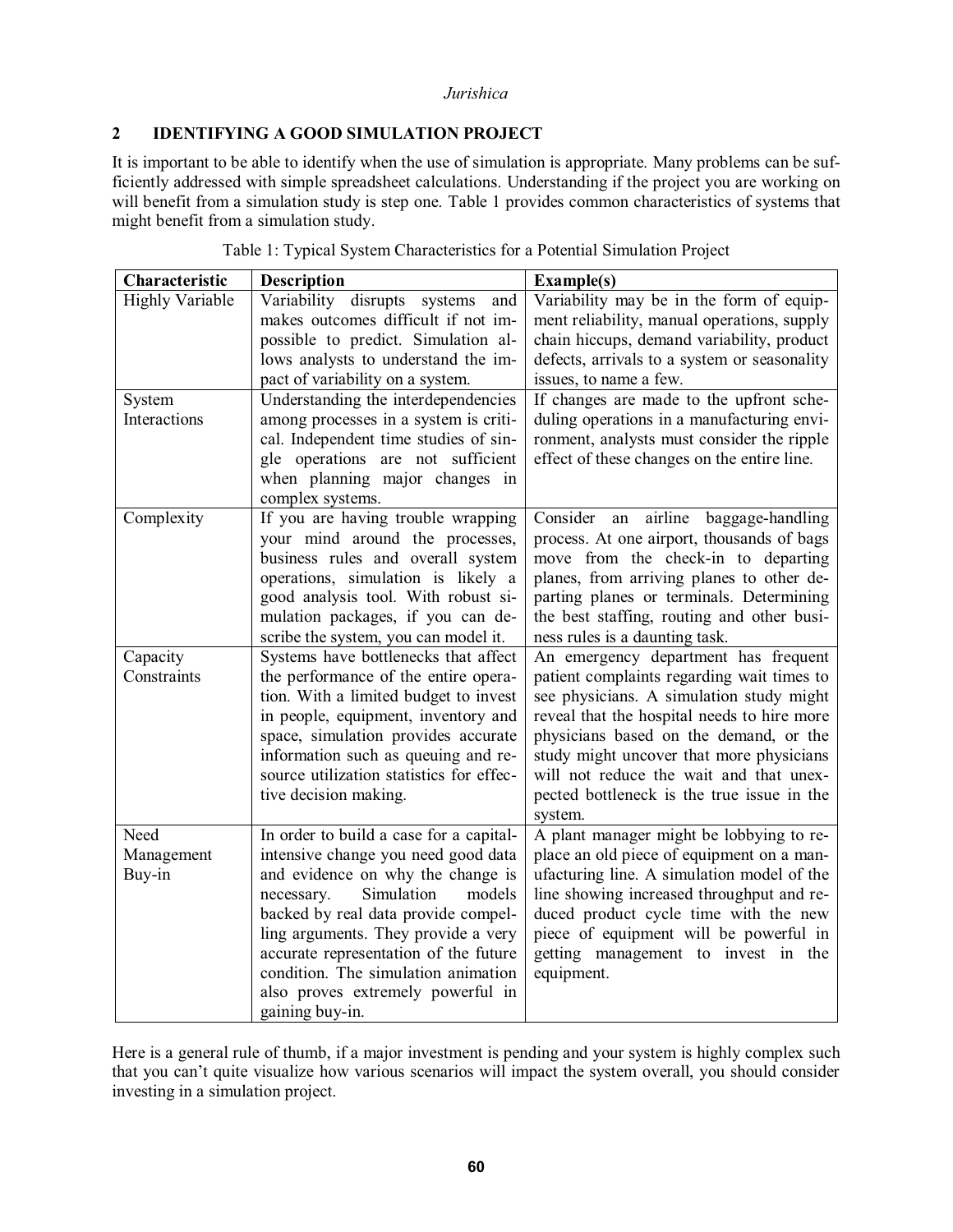### **3 DETERMINING WHO SHOULD BUILD YOUR MODEL**

Once you identify that simulation is a good fit for a particular project, your next question will likely be  $$ how do we execute a simulation study? Organizations have two basic options: they can build models internally or they can outsource model development.

### **3.1 Building the Model Internally**

Developing internal expertise will require several key components; a discrete-event simulation software package, a simulation champion and dedicated model builders.

 There are many discrete-event simulation tools on the market and the software evaluation process can be daunting. You should select a tool that is intuitive and easy to use, but robust enough to address your problem. There is a learning curve with any software application, so consider the experience on your team. Knowledge of an existing software product can provide a head start. Get demonstration software from vendors and test drive the tool prior to purchase. Network with existing simulation professionals and get feedback regarding their experience. Social networking sites such as Linked-in and Facebook make these folks easy to identify and contact. There is an art to modeling and with any software package it will take time to become an expert.

 The simulation champion will be the person with the greatest stake in the upcoming process change. This person is the primary lead for the simulation project. He or she understands the problem and has determined that simulation is an applicable tool to help make the right decisions regarding the operation. This person will be the key link between the model results and implementing the change suggested by the model. As noted by Martha Centeno and Manuel Carrillo, "A lot of the success of the simulation studies will be due to the diligent work of the champion in securing funds and other resources necessary" (Centeno and Carillo 2001).

 For a simulation project, it is typical to have one primary model builder. Depending on the size of a project, the model building might be divided between two modelers. It is not recommended to have more than 2 model builders on a single model. Each model builder will have their own style and approach. Consequently, the more modelers on a single project, the more difficult it will be to validate and verify the model. Multiple model builders might actually increase the model development time and time until useful results are available.

 When developing an internal simulation group within an organization, the total number of simulation specialists will vary depending on the size of the organization and the number of projects expected annually. If you expect fewer than three projects per year, a single model builder would be sufficient. Large organizations may have 10 or more modeling experts throughout their organization.

 The next step is to determine who the model building experts will be. Any software endeavor includes a learning curve and simulation is no different, so it is better to select a smaller group of folks knowledgeable or skilled in simulation rather than a large group of folks who know only a little about simulation. An ideal candidate will have an industrial engineering or operations research background and already be familiar with simulation. Model builders should be able to pick up processes quickly and be strong in statistics. No matter what software package is selected, software training should be considered as an integral phase. Most vendors will have formal training classes for new and advanced users. Engaging with experienced users is the best way to speed a new modeler through the learning curve. Often new users will take a training class and assume that they are all set to kick off their first project. While skill levels will vary among users, most will benefit greatly by further engaging with simulation experts. Moving through the stages from the description of a system to design and execution of a simulation model can be daunting. An investment in additional mentoring, or "project jumpstart" consulting, for new users should increase the likelihood of a successful first project. It is highly recommended that "the project be conducted by an experienced analyst (or team). This factor is probably the single most important contributor to project success. Without a level of experience, every project may be at risk no matter the other characteristics." (Gibson et al. 2003). Good planning should include a budget for software, training and additional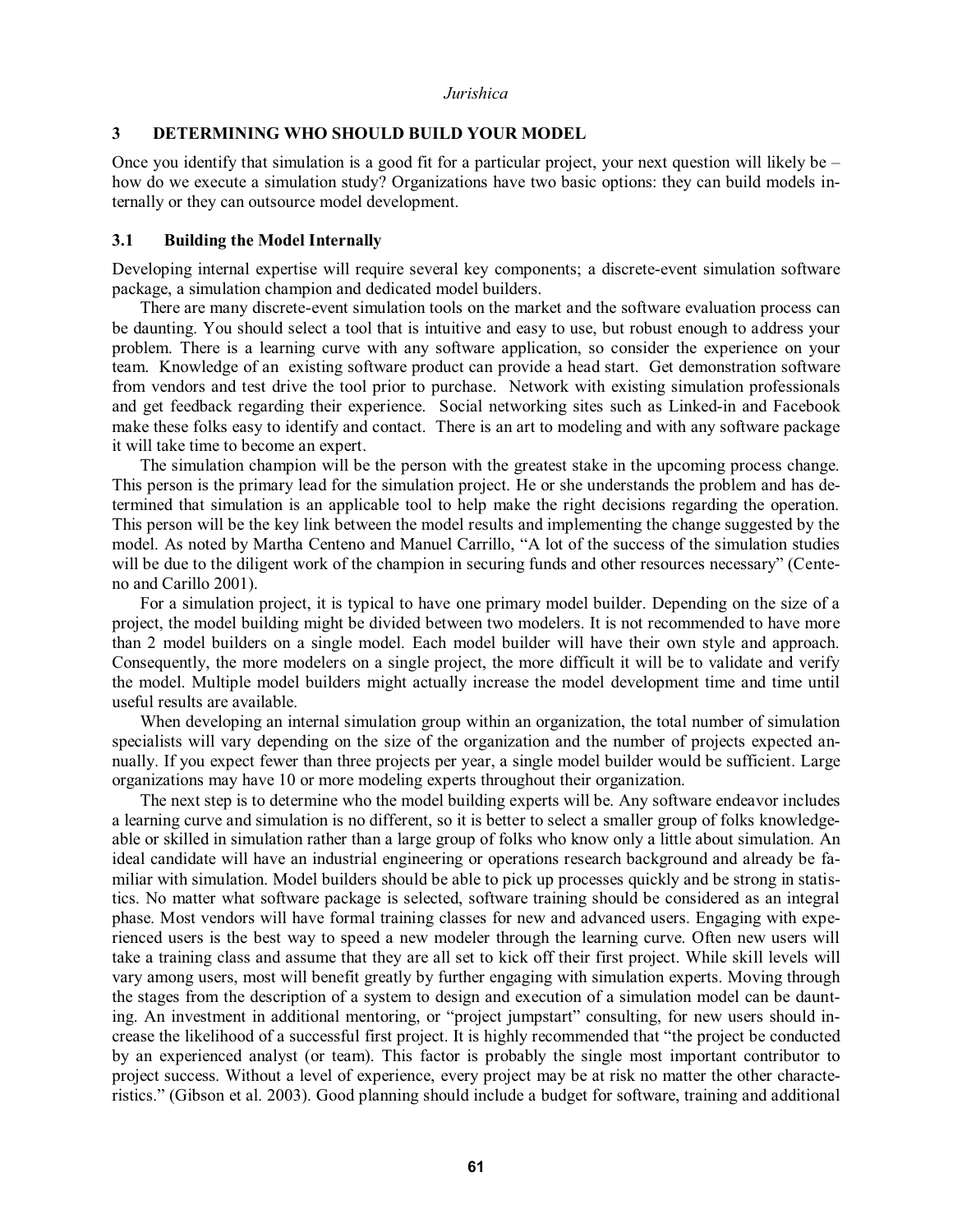mentoring by seasoned simulation experts. While pricing will vary, organizations should expect to invest anywhere from \$10,000 - \$50,000 or more on initial software, training and consulting fees. Current user experience, scope of project initiatives and complexity of models are major factors that will impact the initial simulation investment.

If you are tasked with building an internal simulation group at your organization, you will want to make sure the group is sustainable. You do not want to invest thousands of dollars and resources and complete a first successful project only to have your software package be shelved and allow resource skills to fade. You also do not want to apply simulation to projects that don't need it. However, large and small organizations undoubtedly have countless potential simulation projects and would benefit from a well-planned program to identify the best potential projects. In order to sustain a simulation group and keep skills fresh, leaders should continuously promote their successful projects as well as solicit potential projects within their organization. A one-page project summary highlighting the problem, solution and savings is a good practice to follow. Summaries can then be distributed throughout the organization to educate co-workers and uncover additional opportunities, as well as serving to document the project for historical purposes. It is also recommended that within organizations "avenues such as corporate intranet postings, company newsletter articles, internal knowledge exchange programs, best practices events, Kaizen processes, etc., must be leveraged to promote simulation and its potential impact on driving value." (Gibson et al. 2003).

### **3.2 Outsource the Model-building Effort**

Not all organizations have the time or resources to develop internal simulation expertise. When an organization has a specific project initiative, a short time frame for a decision and no internal resources available for building models, they should consider outsourcing the project. Consultants can provide turn-key model-building services. Here the organization provides all the details regarding the system, including project objectives, process flow, all the raw data needed by the model, scenarios to be run and key performance measures. The consulting team will then translate the description of the system and scenarios into a working model where the organization can run and evaluate their different scenarios without the need to become experts in the simulation package. With a turn-key approach to a simulation project, the organization gains the benefit from implementation of a simulation solution without requiring either the resources or experience needed to generate the simulation model themselves.

 Many organizations choose to outsource initial simulation work and to partner with the experienced simulationists as a way of developing internal expertise. This form of mentoring allows for the execution of a pilot project under the guidance of the consultants. Once the project is complete and the benefits of simulation are assessed by the organization, they may move forward with additional formal training and development of an internal simulation team..

## **4 DETERMINING THE RETURN ON INVESTMENT AND GETING INTERNAL BUY-IN**

Whether an organization decides to develop internal expertise or outsource the model building, getting internal buy-in for simulation is often a great hurdle. There is no doubt that building an internal practice and/or outsourcing a project costs money. You will have to spend money to save money with simulation. How can you predict the return on investment (ROI)? To many, simulation may be regarded as insurance for the millions of dollars already invested or for the monies that are anticipated to be spent on new systems, processes and resources. The truth is, you do not know the ROI of your simulation project until the project is complete. Often the return on portions of a simulation project cannot necessarily be quantified. Each project will result in different "savings." For example:

 $\bullet$  The simulation model results might suggest that you should invest in additional equipment in order to meet your goals. You might spend \$100,000 on capital improvements in order to increase throughput, leading to increased revenue of \$1,000,000.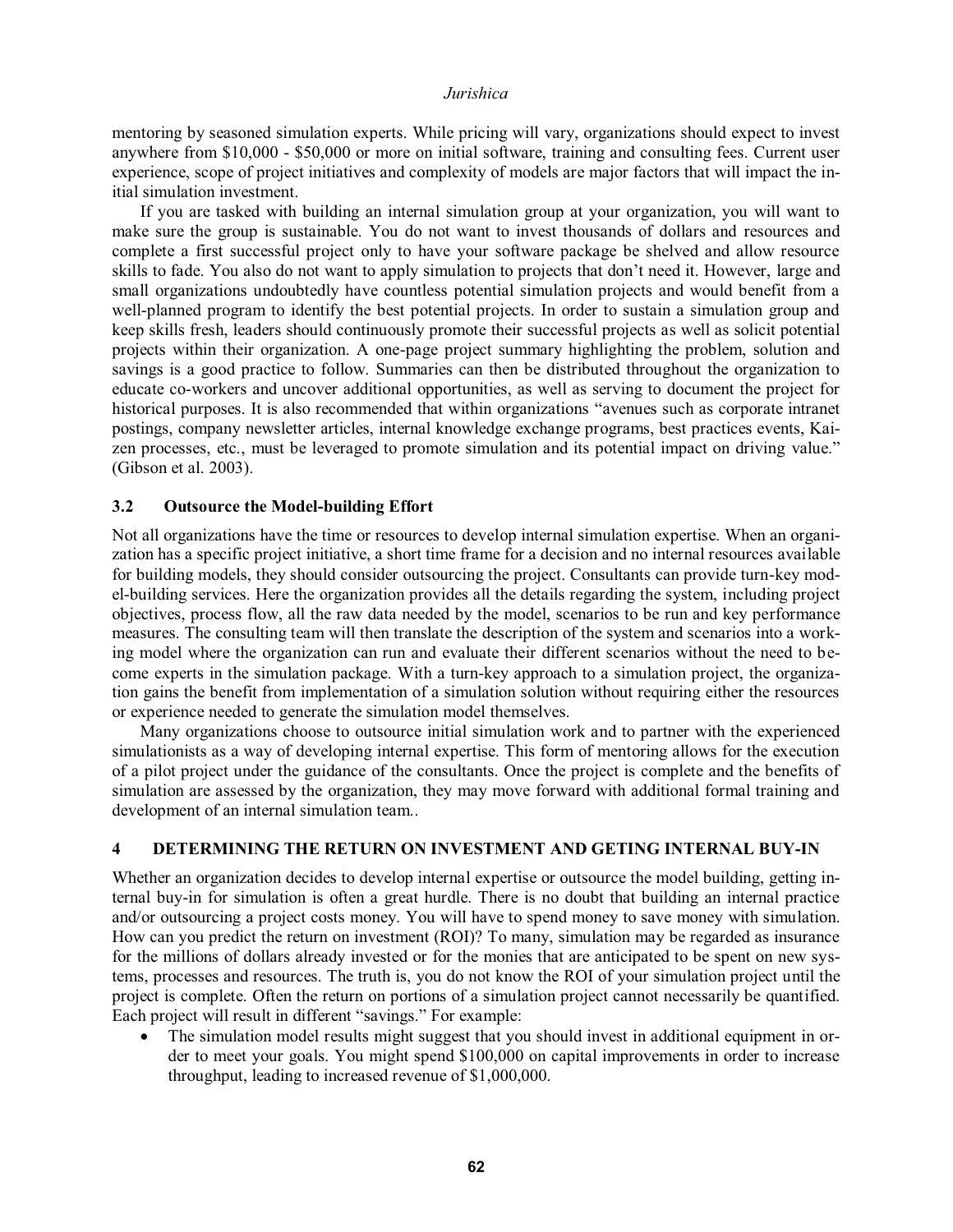• The simulation project might result in capital expenditure avoidance. Here your savings is pretty straightforward; your simulation project resulted in \$500,000 capital avoidance.

Even so, you might be asked to provide hard ROI numbers for your organization. When trying to calculate a potential ROI from your simulation project, first consider your project goals. For example, we need to:

- reduce inventory levels by  $3\%$
- increase throughput by 5%
- reduce our overall costs by 2%
- reduce our WIP by  $3\%$
- reduce the customer wait time by 10%
- $\bullet$ reduce labor costs by 4%

 Now quantify what it would mean to achieve these results. This would be your quantifiable expected return. Returns are typically very high when simulation is used during major capital expenditures projects. When used judiciously, the actual cost to conduct the project is minimal when you consider what could go wrong if changes are not planned appropriately.

# **5 COMMON CHALLENGES AND PITFALLS**

While simulation makes perfect sense to those familiar with the tool and who know its proven benefit, bringing simulation into an organization and sustaining simulation initiatives is challenging.

# **5.1 Lack of Management Support**

Management support will be critical to pursue simulation initiatives effectively. You may be a model builder and be very comfortable with simulation and the benefits it provides. However, before you can get the tool in-house, you need to get approval for the simulation investment. Educating management teams on what simulation is and the benefits it can provide is a very important, and sometimes difficult, task. The better your management team understands the solution, the more likely they are to invest in the initiative. Schedule time to present a well-thought-out plan to management teams. Clearly articulate what simulation is, its advantages over other analysis methods and, most importantly, convey the value it can deliver. It may help if you can site specific case studies and even build a small example model specific to your organization. The more you can educate the team, the more likely you are to get their buy-in.

# **5.2 Model-development Time and Effort is Underestimated**

Most organizations underestimate the time and effort it will take to complete a simulation project. There is an art to modeling. No matter what tool you select, if your system is complex, it will be complex to model. It is important to understand your project timeline prior to a simulation endeavor. Do you have enough time to train a new user and execute the project in order to get the information you need to make a better decision? "A successful simulation project is one that delivers useful information at the appropriate time to support a meaningful decision" (Sadowski and Grabau 2003). If you choose to build models internally, make sure that you budget for appropriate training and guidance to help ensure that you are able to meet your project timeframe. Organizations often fail with simulation when they fail to understand the relationship between simulation modeling and the time frame for its development.

# **5.3 The Wrong Problems Are Addressed**

As mentioned, not all issues are appropriately addressed using simulation. It is important for any processimprovement professional to have myriad tools and approaches to solve a particular problem. Simulation should be considered to be another tool in your toolbox. Before you even start building models in a soft-